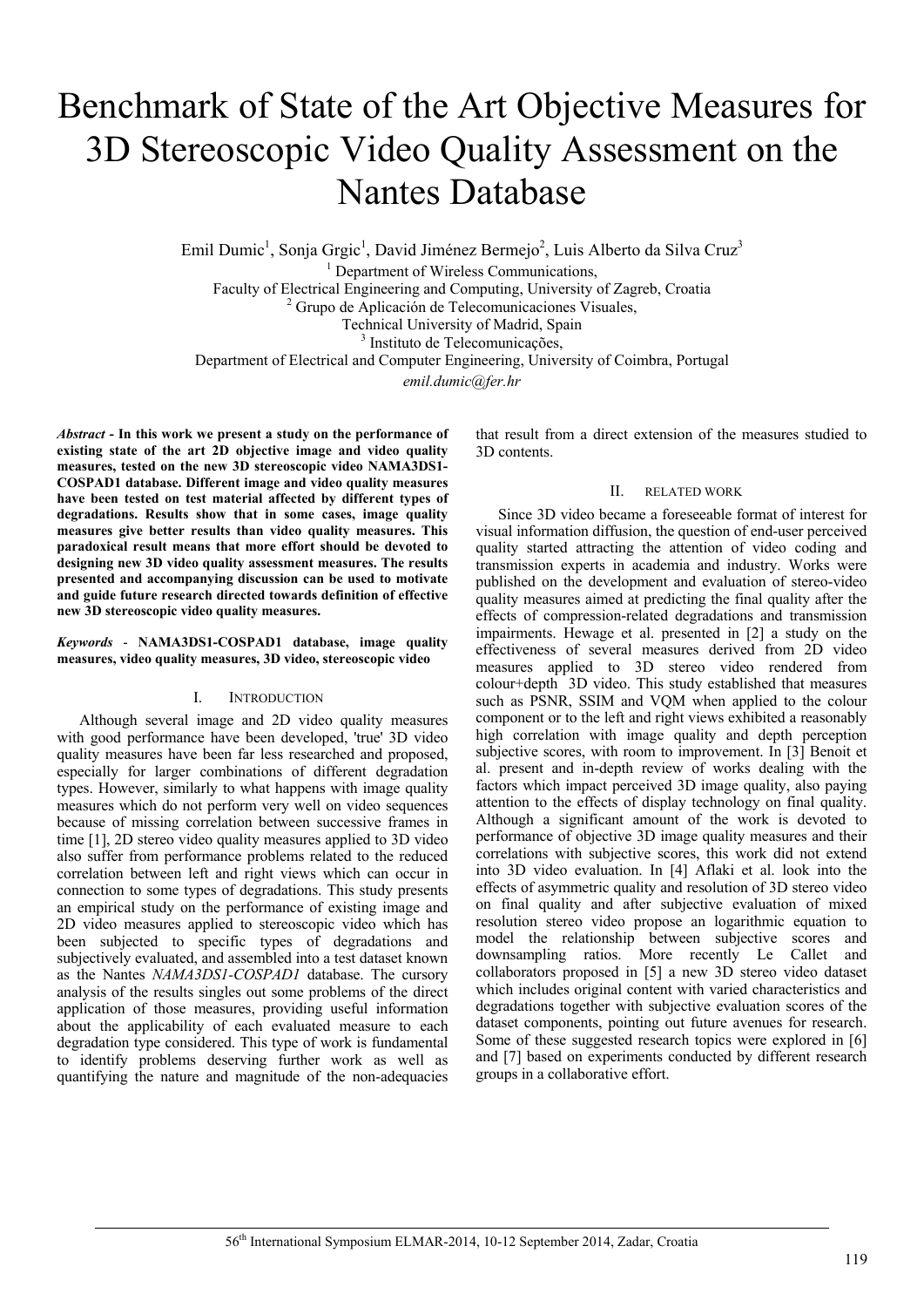## III. DESCRIPTION OF 3D NANTES DATABASE

To be able to compare the different image and video quality measures under evaluation, we used the NAMA3DS1- COSPAD1 stereoscopic video database [5] comprising 10 original and 100 degraded stereoscopic sequences with 10 degradation types available from [8]. The sequences feature 1920×1080 progressive Full HD resolution per view and 25 frames per second. Two of the sequences have two scenes (with one scene cut), while the others have just one scene. It should also be noted that database has an overall size of around 333 GB. Three of the degradations represented in the database were made by applying H.264 compression to the original sequences, four by using J2K compression, an eighth degradation was introduced by downsampling, a ninth degradation was the result of an edge enhancement operation and the last one is a combination of downsampling and edge enhancement related degradations. The dynamic characteristics of the ten reference sequences (including scene cuts), measured by spatial and temporal activity indices, were computed for the left and right view according to the procedure defined in ITU-T recommendation P.910 [9]. The sequences' activity indices are plotted in Fig. 1 a) (left view) and Fig. 1 b) (right view) whose analysis shows that the sequences are very diverse in terms of their dynamic characteristics.



Figure 1. Spatial versus temporal information: (a) left view; (b) right view

To obtain the subjective scores available as part of the database some evaluation sessions were conducted with the observers seated in a standardized room equipped with a Philips 46PFL9705H 46" stereoscopic display with shutter glasses was used to display the sequences. An ensemble of 29 observers, aged from 18 to 63 years old, evaluated the 110 different video sequences following an Absolute Category Rating-Hidden Reference (ACR-HR) methodology and quality scale. According to the study authors, more degradation types and respective scores are planned to be included in the database [10].

### IV. QUALITY MEASURES EVALUATED

So far several image and 2D video measures have been compared with the MOS (Mean Opinion Score) scores from the previously described 3D database: MS-SSIM (Multiscale Structural Similarity Index) [11], NQM (Noise Quality Measure) [12], PSNR (Peak Signal to Noise Ratio), SSIM (Structural Similarity Index) [13], VIF (Visual Information Fidelity) [14], VSNR (Visual Signal-to-Noise Ratio) [15], IW-

SSIM (Information Weighted SSIM) [16], IW-PSNR (Information Weighted PSNR) [16], VQM (Video Quality Measure) [17], VOM VFD (VOM with Variable Frame Delay) [18], IQM2 (Image Quality Measure 2) [19], RVQM (Reduced Video Quality Measure) [1] and PARMENIA [20]. Most of the measures can be obtained from [21], while VQM can be downloaded per request from [22]. VQM, RVQM and PARMENIA are 2D video quality measures, while others are image quality measures. Final grade of degraded 3D sequence was calculated from image quality measures as average grade over grades from all frames and both views, while grade from 2D video quality measures was calculated as average grade from grades from left and right view.

VQM was calculated using 'general' model and 'frcal' as calibration methods. Also, an experimental VQM measure based on neural network and with variable frame delay (VFD) processing was tested, in this case using 'vqm\_vfd' and 'frcal' as calibration methods. However, due to computational limitations of the computer used in this work, neural network based VQM could be tested only on sequences with half resolution (960x540 pixels). These reduced resolution sequences were obtained from the full resolution original sources using nearest neighbor interpolation.

IQM2 was calculated using SPWT (Steerable Pyramid Wavelet Transform) with 2 orientations as recommended [19]. On each scale and orientation of SPWT transform modified SSIM (only structure and contrast component) was applied and final measure was calculated by multiplying modified SSIM grades over all subbands.

RVQM was calculated using 272 (width) x 272 (height) x 32 (frame) pixels, step size 16 pixels, 1st order and 3rd component of the Riesz transform. On each scale modified SSIM (only structure and contrast component) in 3 dimensions was applied and final measure was calculated by multiplying modified SSIM grades over all subbands. With increasing frame size (width x height), results for RVQM were just slightly better, while calculation time was much higher.

PARMENIA is a full-reference metric that is based on the pooling of different quality ratios that are obtained from three different approaches: Beucher's gradient, local contrast filtering and contrast and homogeneity Haralick's texture features.

#### V. RESULTS

#### *A. Overall results*

The quality estimates produced by the previously described image and video quality measures have been compared to the database subjective scores using Spearman's rank order correlation. This correlation measure assesses how well an arbitrary monotonic function can describe the relationship between two variables, without making any assumptions about the frequency distribution of the variables. Spearman's correlation coefficient is calculated like Pearson's correlation but over ranked variables. Overall results are presented in Fig. 2 from which observation it can be concluded that from all the tested measures, the best results were obtained using IW-SSIM and VIF. The VQM and IQM2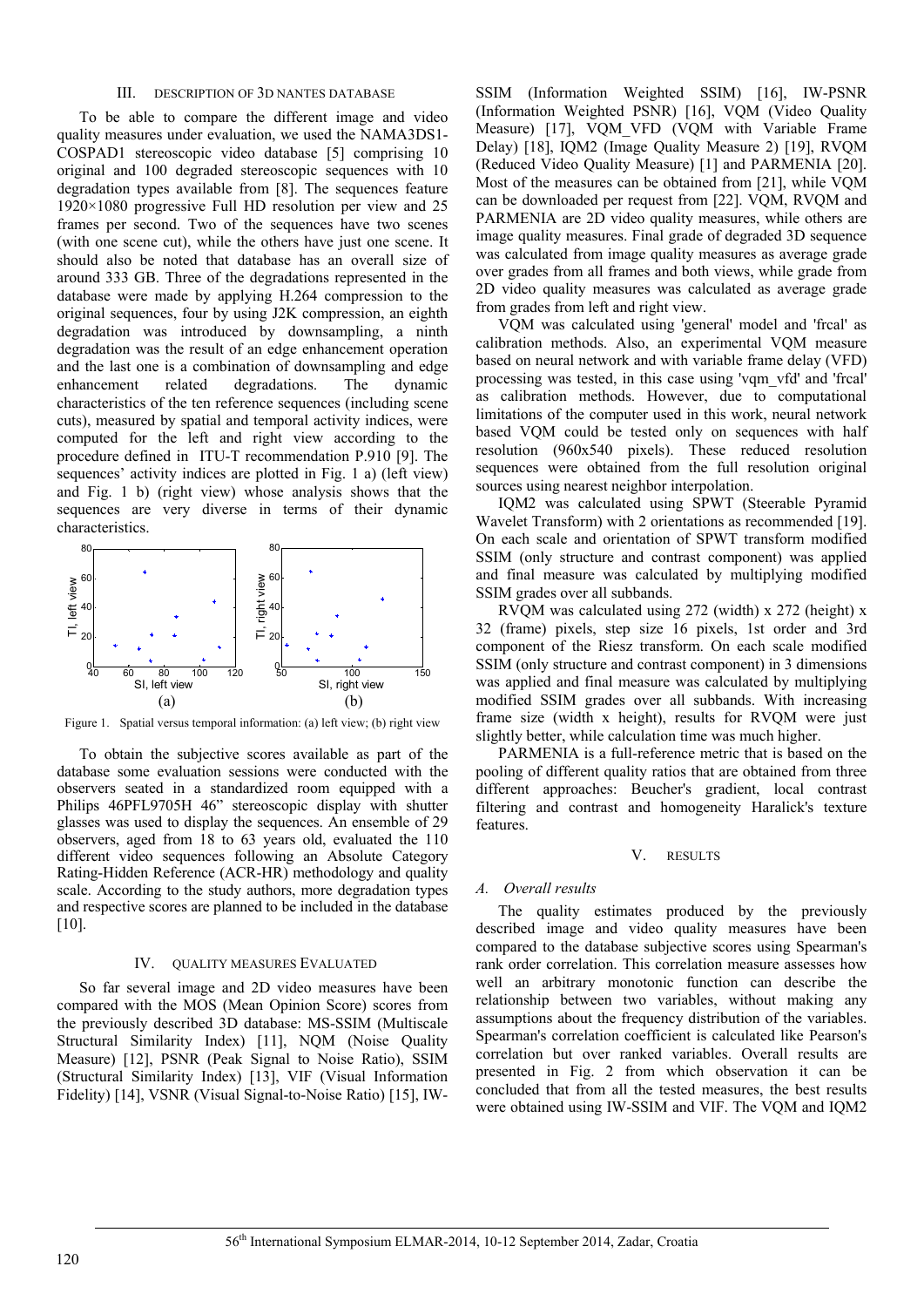measures have correlation values above 0.8, with a peak value of 0.91 for VIF followed by 0.88 for IW-SSIM, but all other have lower correlation results, going as low as 0.57 for NQM. It should be noted that out of the 100 degraded sequences, 70 are degraded using compression, either H.264/AVC or J2K. Because all of the measures have lower correlation on the last three degradation types (downsampling, edge enhancement and their combination), overall correlation results may be misleading. This observation implies that the underlying quality measures produced by the estimators may be by either too pessimistic or to optimist, depending on the degradation mix of the "real-life" sequence which quality one wants to grade. This over-tuning of the image and 2D video quality measures to specific degradation types is a well-known problem that also affects measures applied to stereoscopic video contents, as shown in the following section.



Figure 2. Spearman's correlation between different quality measures and MOS, 3D Nantes database

Also, some of the measures (e.g. VIF, IW-SSIM, NQM) had problems with calculation of some video sequences, which consist of 2 scenes: this means some preprocessing technique should be used firstly. Preprocessing technique could detect possible scene change and cut out black frames in between, which were problematic for calculation of some objective measures. In the presented results from all image quality measures, we manually omitted black frames from calculation.

## *B. Results for separate degradation types*

In this section we present and discuss Spearman's correlation values calculated separately for the quality measures listed before and applied to the sequences affected only by the following degradation types: H.264 compression (30 sequences), JPEG 2000 compression (40 sequences) and reduction of resolution, sharpening and combination of resolution reduction and sharpening (30 sequences).

Results can be used to compare which of the objective measures will provide better correlation with MOS, for each specific degradation type, Tab. 1.

TABLE I. SPEARMAN'S CORRELATION FOR SEPARATE DEGRADATION TYPES

|                  | (30)<br>H.264<br>degradations) | <b>JPEG</b><br>2000<br>(40)<br>degradations) | Resolution<br>reduction,<br>sharpening<br>their<br>and<br>combination<br>(30)<br>degradations) | Overall<br>correlation<br>(100)<br>degradations) |
|------------------|--------------------------------|----------------------------------------------|------------------------------------------------------------------------------------------------|--------------------------------------------------|
| MS-SSIM          | 0.6112                         | 0.8448                                       | 0.6541                                                                                         | 0.7624                                           |
| <b>NQM</b>       | 0.6676                         | 0.8557                                       | 0.1261                                                                                         | 0.5719                                           |
| <b>PSNR</b>      | 0.5064                         | 0.7916                                       | 0.4111                                                                                         | 0.5898                                           |
| <b>SSIM</b>      | 0.7257                         | 0.8854                                       | 0.2665                                                                                         | 0.6745                                           |
| VIF              | 0.8726                         | 0.9043                                       | 0.7087                                                                                         | 0.9067                                           |
| <b>VSNR</b>      | 0.7041                         | 0.9254                                       | 0.7544                                                                                         | 0.7581                                           |
| <b>IW-SSIM</b>   | 0.8396                         | 0.9225                                       | 0.7464                                                                                         | 0.8811                                           |
| <b>IW-PSNR</b>   | 0.8347                         | 0.9408                                       | 0.0189                                                                                         | 0.6947                                           |
| VOM              | 0.8804                         | 0.9349                                       | 0.7513                                                                                         | 0.8428                                           |
| VOM VFD*         | 0.8906                         | 0.8904                                       | 0.1014                                                                                         | 0.6700                                           |
| IOM <sub>2</sub> | 0.8033                         | 0.8949                                       | 0.6811                                                                                         | 0.8073                                           |
| RVOM             | 0.6012                         | 0.8208                                       | 0.6289                                                                                         | 0.7176                                           |
| <b>PARMENIA</b>  | 0.6464                         | 0.7501                                       | 0.6015                                                                                         | 0.7934                                           |

In the results VOM VFD<sup>\*</sup> means VOM VFD tested on half of the Full HD resolution (as explained before). Based on these results and some reasoning we can speculate that VQM\_VFD applied to the full resolution sequences would produce higher quality ratings. In light of these observations and of the results presented in Tab. 1, it can be concluded that the best results were obtained by VQM\_VFD for the cases of degradation by H.264 compression, IW-PSNR for degradations by JPEG2000 compression and VSNR measure for non-compression related artifacts.

Nearly all measures show better correlation values for compression related degradations. When evaluating the correlation results for degradations related to resolution reduction, sharpening and their combination (30 degraded sequences), general results are much worse: some of the measures do not correlate at all with the subjective scores (NQM, SSIM, IW-PSNR and VQM\_VFD have correlation below 0.3), while the best correlation is obtained by VSNR measure with a rather low value of 0.7544. Probably because of that, overall correlation is lower for some of the tested objective measures. A good example would be VQM\_VFD which gives best correlation in H.264 compression, but does not correlate at all in non-compression related artifacts, thus achieving lower overall correlation results.

When comparing H.264 versus JPEG 2000 compression, it can be seen that nearly every measure provides better correlation with JPEG 2000, than with H.264 (VQM\_VFD gives practically the same correlation in both degradations). This may be due to the higher complexity and magnitude of the H.264 compression related visual defects and resulting measure errors.

## *C. Computation time*

Computation times for all above mentioned measures are given in Fig. 3. The computer used in the work was equipped an Intel i7-4770 (3.4 GHz) processor, 16 GB of RAM and running Windows 7 and Matlab 2012a. Timing information is presented for the first sequence (which consists of 400 frames)